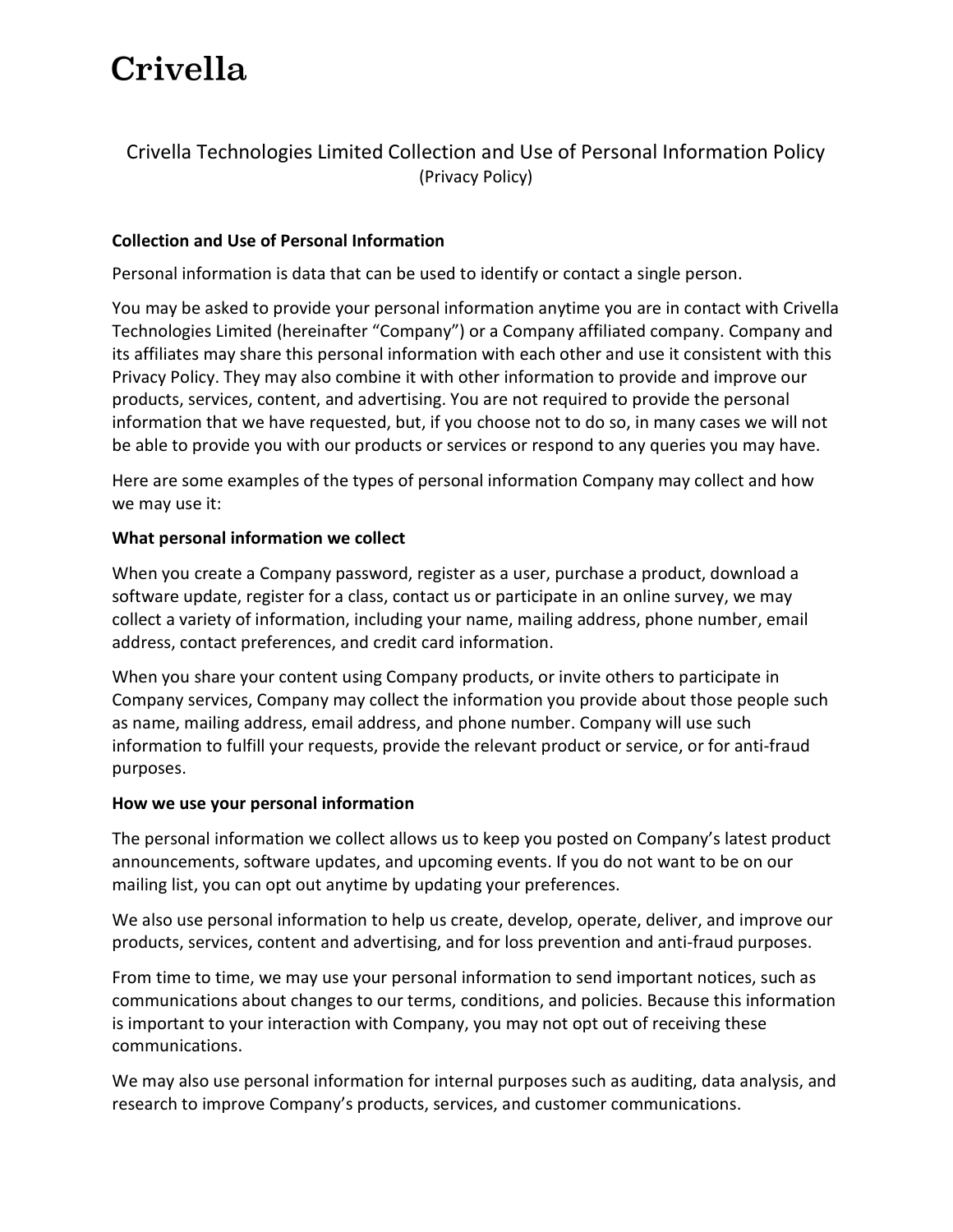### Collection and Use of Non-Personal Information

We also collect data in a form that does not, on its own, permit direct association with any specific individual. We may collect, use, transfer, and disclose non-personal information (such as occupation, language, zip code, area code, unique device identifier, referrer URL, location, and the time zone) for any purpose including to understand customer behavior and improve our products, services, and advertising.

We may collect information regarding customer activities on our website and from our other products and services. This information is aggregated and used to help us provide more useful information to our customers and to understand which parts of our website, products, and services are of most interest. Aggregated data is considered non-personal information for the purposes of this Privacy Policy.

We may collect and store details of how you use our services, including search queries. This information may be used to improve the relevancy of results provided by our services. We may collect data about how you use our website and other products and services in order to help us improve our application software and service.

If we do combine non-personal information with personal information the combined information will be treated as personal information for as long as it remains combined.

#### Cookies and Other Technologies

Company's websites, online services, interactive applications, messages, and advertisements may use "cookies" and other technologies such as pixel tags and web beacons. These technologies help us better understand user behavior, tell us which parts of our websites people have visited, and facilitate and measure the effectiveness of advertisements and web searches. We treat information collected by cookies and other technologies as non-personal information. However, to the extent that Internet Protocol (IP) addresses or similar identifiers are considered personal information by local law, we also treat these identifiers as personal information. Similarly, to the extent that non-personal information is combined with personal information, we treat the combined information as personal information for the purposes of this Privacy Policy.

Company and our partners may also use cookies and other technologies to remember personal information when you use our website, online services, and applications. Our goal in these cases is to make your experience with Company more convenient and personal.

If you want to disable cookies and go to your browser preferences and then to the privacy pane to manage your preferences. Please note that certain features of the Company website may not be available once cookies are disabled.

As is true of most internet services, we gather some information automatically and store it in log files. This information includes Internet Protocol (IP) addresses, browser type and language, Internet service provider (ISP), referring and exit websites and applications, operating system, date/time stamp, and clickstream data.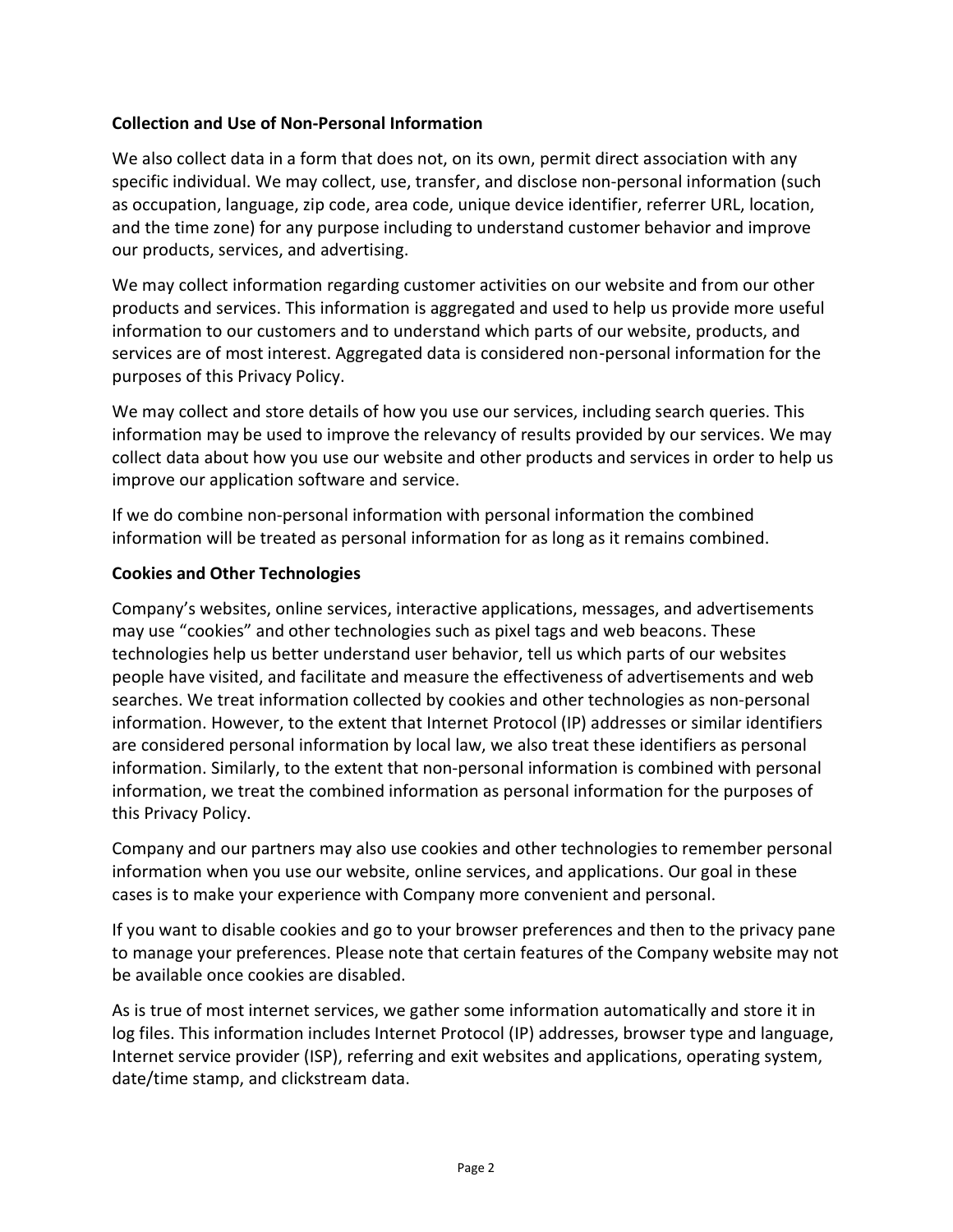We use this information to understand and analyze trends, to administer the site, to learn about user behavior on the site, to improve our product and services, and to gather demographic information about our user base as a whole. Company may use this information in our marketing and advertising services.

In some of our messages and on our website, we use a "click-through URL" linked to content on the Company website. When customers click one of these URLs, they pass through a separate web server before arriving at the destination page on our website. We track this click-through data.

#### Within Accounts

The Account Owner of any Account may view any information submitted by Account Users affiliated with that Account, including but not limited to personal information and any activity through the Account.

## Disclosure to Third Parties

At times Company may make certain personal information available to strategic partners that work with Company to provide products and services, or that help Company market to customers.

## Service Providers

Company shares personal information with companies who provide services such as information processing, extending credit, fulfilling customer orders, delivering products to you, managing and enhancing customer data, providing customer service, assessing your interest in our products and services, and conducting customer research or satisfaction surveys. These companies are obligated to protect your information and may be located wherever Company operates.

## **Others**

It may be necessary – by law, legal process, litigation, and/or requests from public and governmental authorities within or outside your country of residence − for Company to disclose your personal information. We may also disclose information about you if we determine that for purposes of national security, law enforcement, or other issues of public importance, disclosure is necessary or appropriate.

We may also disclose information about you if we determine that disclosure is reasonably necessary to enforce our terms and conditions or protect our operations or users. Additionally, in the event of a reorganization, merger, or sale we may transfer any and all personal information we collect to the relevant third party.

# Protection of Personal Information

Company takes the security of your personal information very seriously. Company online services, such as the Commons, protect your personal information during transit using encryption such as Transport Layer Security (TLS). When your personal data is stored by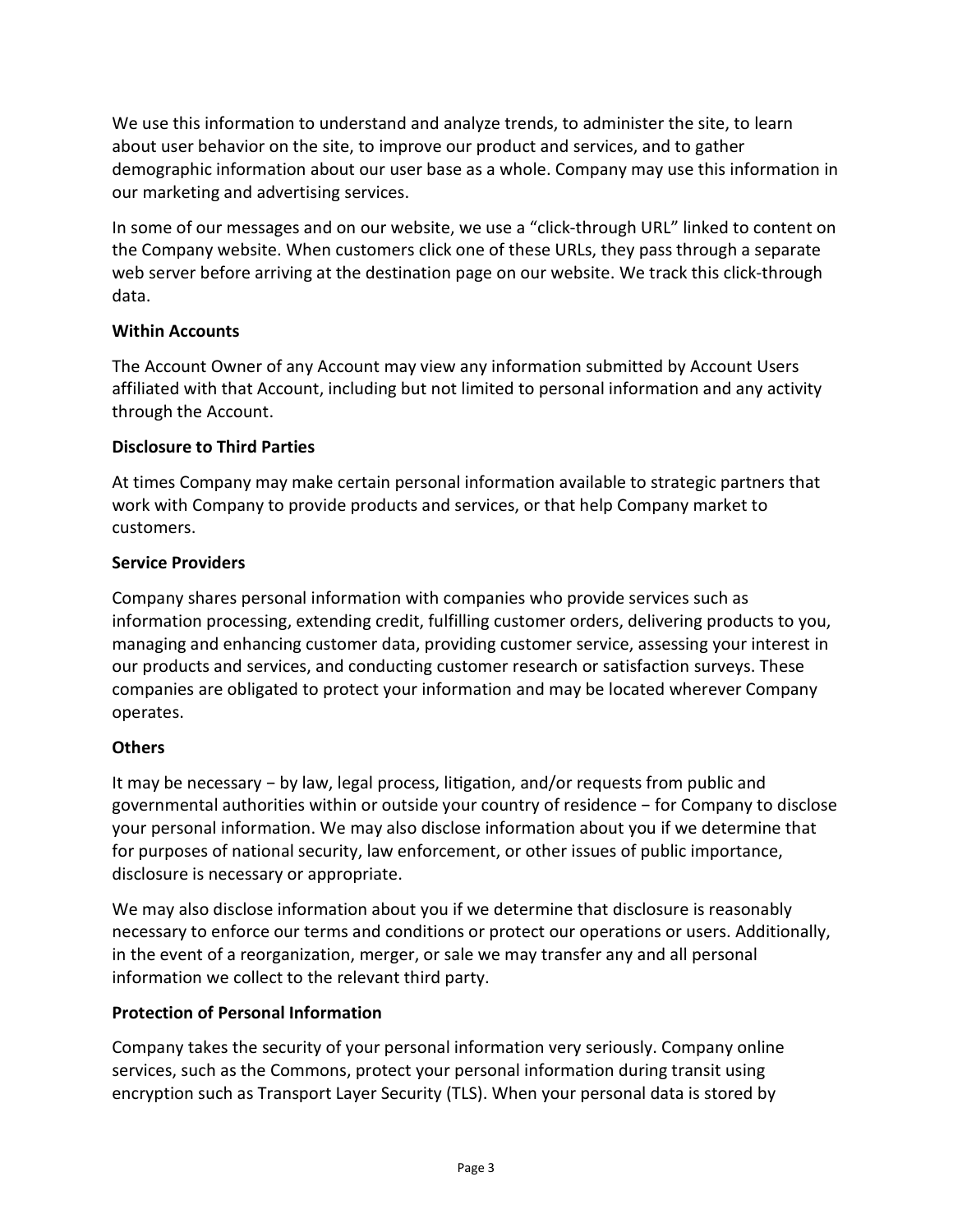Company, we use computer systems with limited access housed in facilities using physical security measures.

When you use some Company products, services, or applications or post on a Company forum, chat room, or social networking service, the personal information and content you share is visible to other users and can be read, collected, or used by them. You are responsible for the personal information you choose to share or submit in these instances. For example, if you list your name and email address in a forum posting, that information is public. Please take care when using these features.

# Integrity and Retention of Personal Information

Company makes it easy for you to keep your personal information accurate, complete, and up to date. We will retain your personal information for the period necessary to fulfill the purposes outlined in this Privacy Policy unless a longer retention period is required or permitted by law.

# Access to Personal Information

You can help ensure that your contact information and preferences are accurate, complete, and up to date by logging in to your account. Access, correction, or deletion requests can be made by emailing acrivella@crivellatech.com.

# Location-Based Services

To provide location-based services on Company products, Company and our partners and licensees may collect, use, and share precise location data, including your IP Address

# Third‑Party Sites and Services

Company websites, products, applications, and services may contain links to third-party websites, products, and services. Our products and services may also use or offer products or services from third parties.

Information collected by third parties, which may include such things as location data or contact details, is governed by their privacy practices. We encourage you to learn about the privacy practices of those third parties.

# Our Companywide Commitment to Your Privacy

To make sure your personal information is secure, we communicate our privacy and security guidelines to Company employees and strictly enforce privacy safeguards within the company.

# Outside of the United States

The information collected by Company is hosted in the United States of America and is subject to U.S. state and federal law. If you are accessing Company products or services from other jurisdictions, please be advised that you are transferring your personal information to us in the United States where data protection and privacy laws may be less stringent than the laws of your country. BY USING OUR PRODUCTS OR SERVICES, YOU CONSENT TO THE TRANSFER AND USE OF YOUR PERSONAL INFORMATION IN ACCORDANCE WITH THIS PRIVACY POLICY.